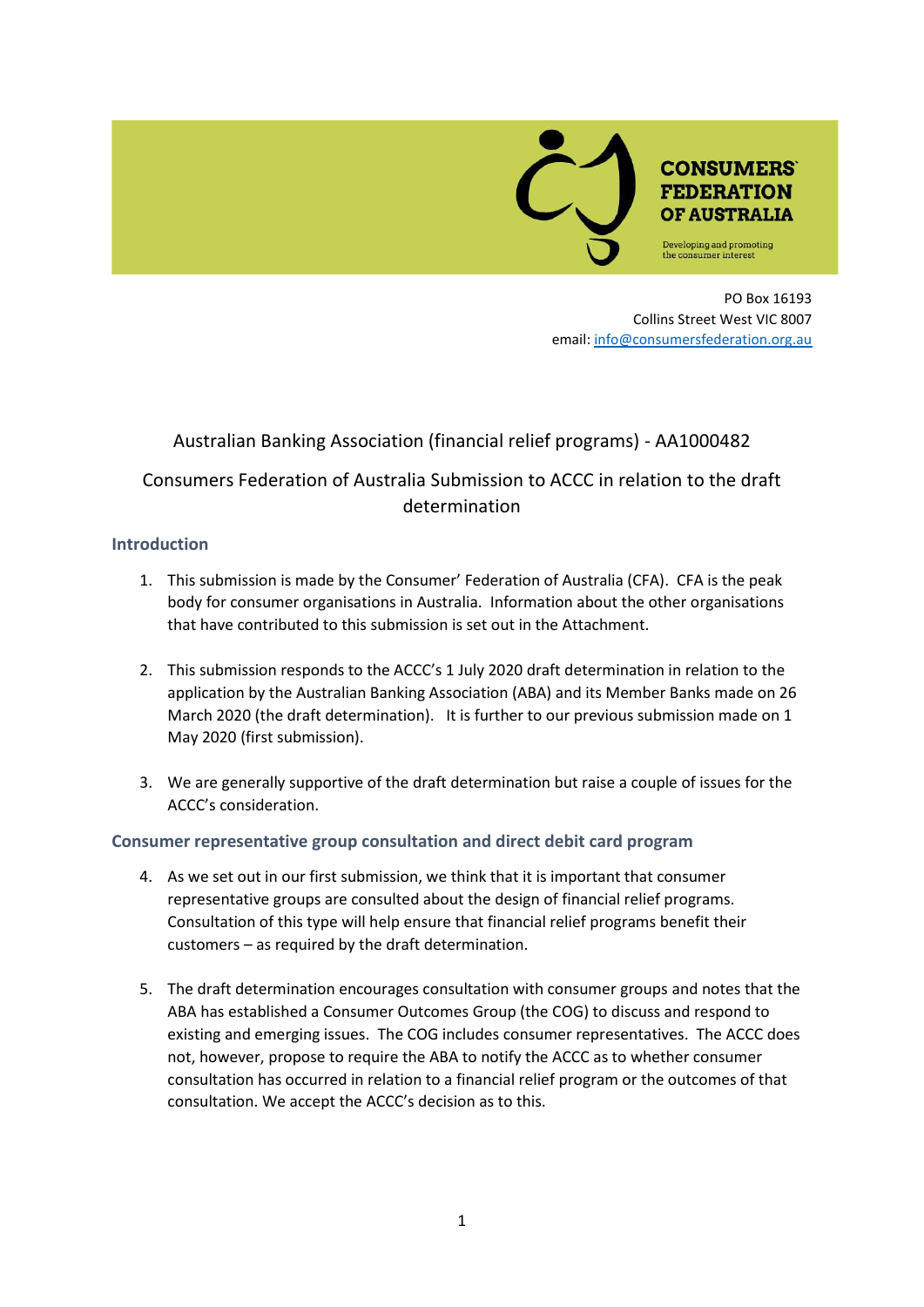- 6. We wanted, however, to raise concerns about the scope of the debit card program (notified to the ACCC on 29 April) and the fact that the authorised conduct includes the ability of banks to distribute pre-activated cards without the prior agreement of the customer.
- 7. We note that the Draft Determination states: "the ABA has stated that no participating Member Banks will issue, or plan to issue, activated scheme debit cards without first contacting the customer". It is not clear, therefore, why the authorised conduct extends to issuing activated scheme debit cards prior to the customer being contacting.
- 8. This is particularly troubling because some of our clients choose not to have a debit card as a way of curtailing spending – and the provision of an unrequested, pre-activated card may undermine this resolve. The sending of activated cards without customer awareness also creates risks of fraud and abuse, whereas pre-contact ensures that cards are sent to correct addresses etc.
- 9. We are aware that some banks are in fact contacting customers to ask them if they would like a debit card, rather than going ahead and issuing an unrequested card. We think that this is best practice. When customers are contacted to ask if they would like a debit card, we understand that there are low rates of uptake – at a COG meeting we were told that only about 2% of customers are accepting. This makes it likely that, for banks that issue unrequested cards, there is a high percentage of customers who do not in fact want the card.

#### **Public transparency**

- 10. In our first submission, we stressed the importance of public transparency as to the outcomes of the ACCC's authorisation.
- 11. The ABA is currently obliged to notify the ACCC of a financial relief program or other arrangement arising from authorised conduct, prior to implementation of that conduct. The draft determination notes that three notifications have occurred and that these can be found on the ACCC's public register.
- 12. The ACCC's public register does not, however, refer to Phase two of the banks' COVID-19 deferred loan program as announced on 8 July. The ABA website announcement states: "This agreement has been reached pursuant to the interim authorisation granted by the ACCC. $"^1$  On this basis, we query whether the ACCC notification arrangements are working as intended.
- 13. The draft determination states that the ABA has told the ACCC that it has developed a COVID-19 webpage for the purposes of educating customers and providing transparency as to the relief measures available from member banks. Also that the webpage includes statistical information that is updated on a weekly basis and links to member bank webpages that provide further information on the individual support programs and statistics on member bank activity.

<sup>1</sup> https://www.ausbanking.org.au/banks-enter-phase-two-on-covid-19-deferred-loans/